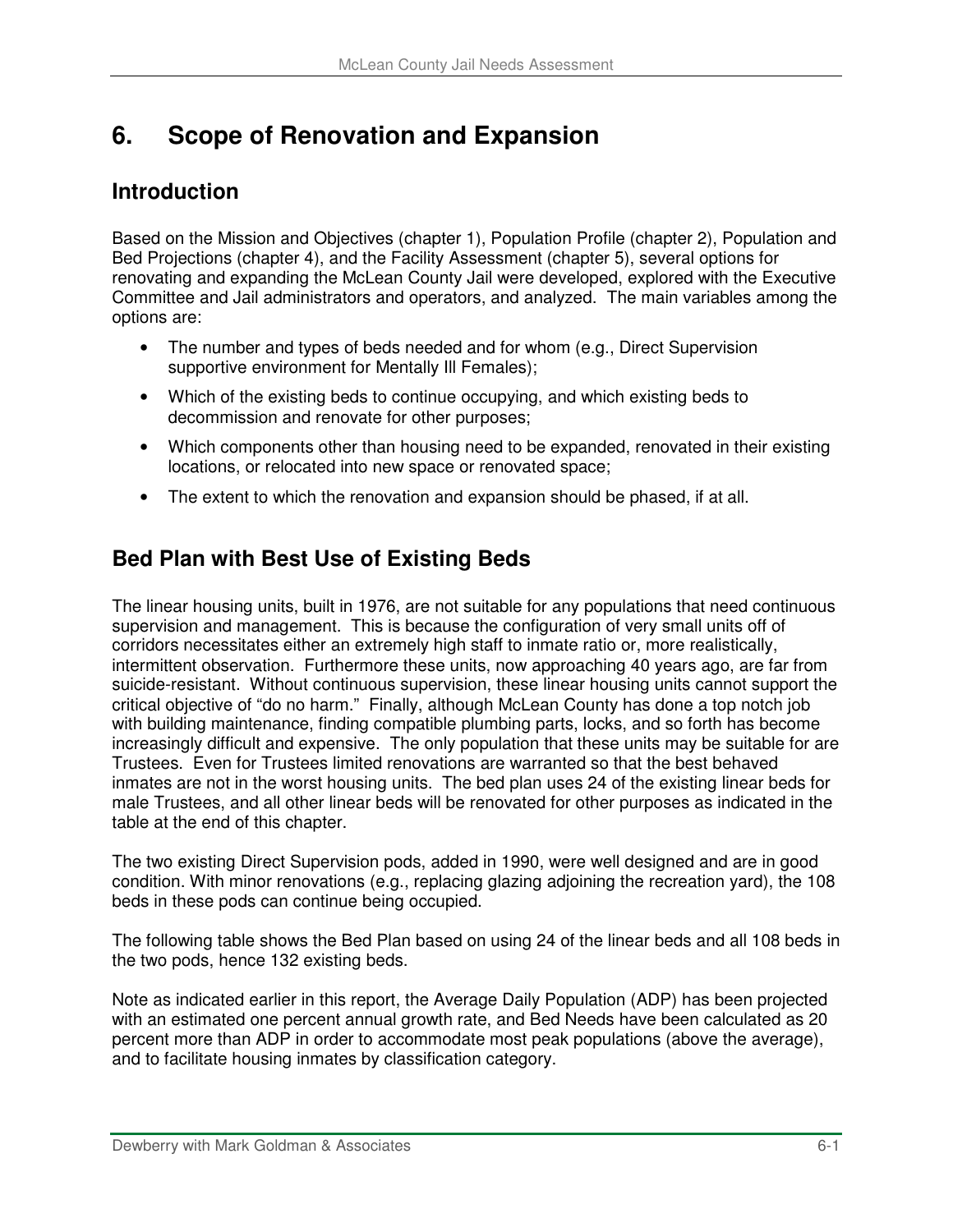From the Population Profile and the team's understanding of future trends it was determined that separate housing units were needed for the following populations. In order to maximize the number of inmates in staff-efficient Direct Supervision housing units, it was determined that some of the population categories could be collocated, as indicated.

| <b>Population Categories</b>                      | <b>Males</b>                                                            | Females                                                                                                                                                                                   |  |
|---------------------------------------------------|-------------------------------------------------------------------------|-------------------------------------------------------------------------------------------------------------------------------------------------------------------------------------------|--|
| Trustees                                          | Separate Unit                                                           | These 5 Female populations<br>can successfully co-exist in a<br><b>Direct Supervision unit</b><br>(otherwise the numbers for<br>each of these categories<br>would be too small to warrant |  |
| Medium Security Gen. Pop.                         | Separate Units, including the<br>existing 54-bed Pods                   |                                                                                                                                                                                           |  |
| Geriatric/Medical Step-down                       | Can be on main level of one<br>of the Direct Supervision units          |                                                                                                                                                                                           |  |
| <b>Mentally III Medium Security</b>               | These two populations can                                               | Direct Supervision)                                                                                                                                                                       |  |
| Protective Custody (PC)<br><b>Medium Security</b> | co-exist in a Direct<br>Supervision unit                                |                                                                                                                                                                                           |  |
| <b>Higher Security Mentally III</b>               | Collocated in new Indirect                                              | Collocated in 1 or 2 new                                                                                                                                                                  |  |
| <b>Higher Security PC</b>                         | Supervision Unit adjacent to<br>Mentally III Medium Security            | <b>Indirect Supervision Units</b><br>adjacent to Mentally III                                                                                                                             |  |
| Higher Security Gen. Pop.                         | New Indirect Supervision Unit<br>adjacent to Direct Supervision<br>Unit | <b>Medium Security</b>                                                                                                                                                                    |  |

#### **Population Categories which can be Housed Together, and those who should be Housed Separately**

The next table shows where each inmate population is currently housed within MCDF, and where they will be accommodated once the renovations and addition are complete.

#### **The Types of Housing where Each Population Category is Currently Housed, and where they should be Following the Renovation and Expansion**

| <b>Population Categories</b>                 | Where Housed within MCDF |                                                             |
|----------------------------------------------|--------------------------|-------------------------------------------------------------|
|                                              | Currently                | <b>Post Renovations &amp; Addition</b>                      |
| <b>Trustees</b>                              | <b>Linear Cells</b>      | <b>Renovated Linear Cells</b>                               |
| <b>Medium Security General</b><br>Population | Pods & Linear Cells      | Pods & New Direct<br><b>Supervision Units</b>               |
| Geriatric/Medical Step-down                  | Pods & Linear Cells      | Pods & New Direct<br><b>Supervision Units</b>               |
| <b>Mentally III Medium Security</b>          | Booking & Linear Cells   | <b>New Direct Supervision</b><br><b>Mental Health Units</b> |

continued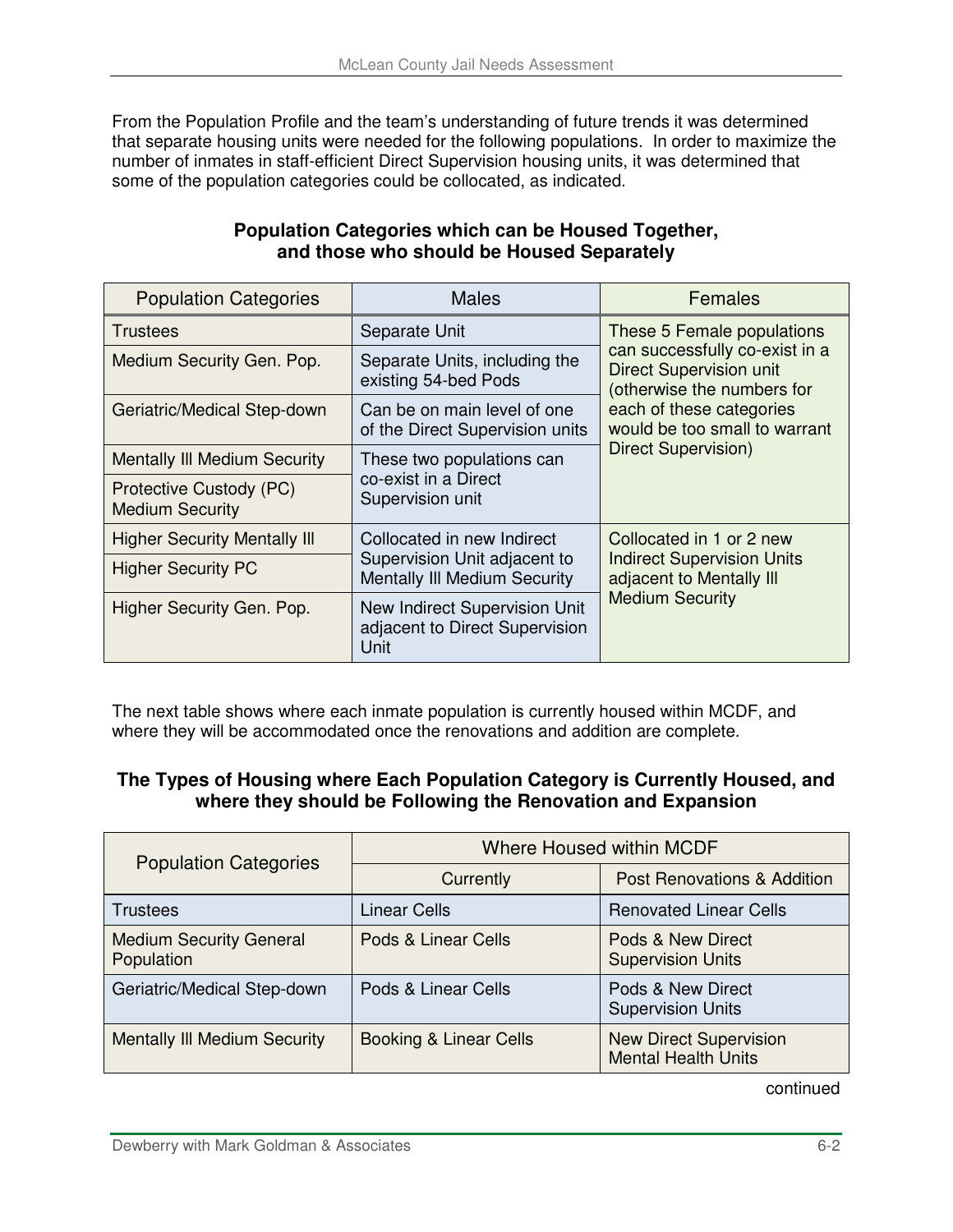| <b>Population Categories</b>                      | <b>Where Housed within MCDF</b> |                                                               |
|---------------------------------------------------|---------------------------------|---------------------------------------------------------------|
|                                                   | Currently                       | <b>Post Renovations &amp; Addition</b>                        |
| Protective Custody (PC)<br><b>Medium Security</b> | <b>Linear Cells</b>             | <b>New Direct Supervision Units</b>                           |
| <b>Higher Security Mentally III</b>               | Booking & Linear Cells          | <b>New Indirect Supervision</b><br><b>Mental Health Units</b> |
| <b>Higher Security PC</b>                         | <b>Linear Cells</b>             | New Indirect Supervision<br><b>Units</b>                      |
| <b>Higher Security General</b><br>Population      | <b>Linear Cells</b>             | <b>New Indirect Supervision</b><br>Units                      |

The following bar chart displays the magnitude of estimated bed needs compared with the projected Average Daily Population by time period considering the continued use of the two 54 bed Pods and 24 beds in the linear portion of the Jail.



**Projected ADP, Total Bed Needs, and Additional Beds to be Constructed** 

The next table shows the capacity and use of existing and new housing units for each of the population categories.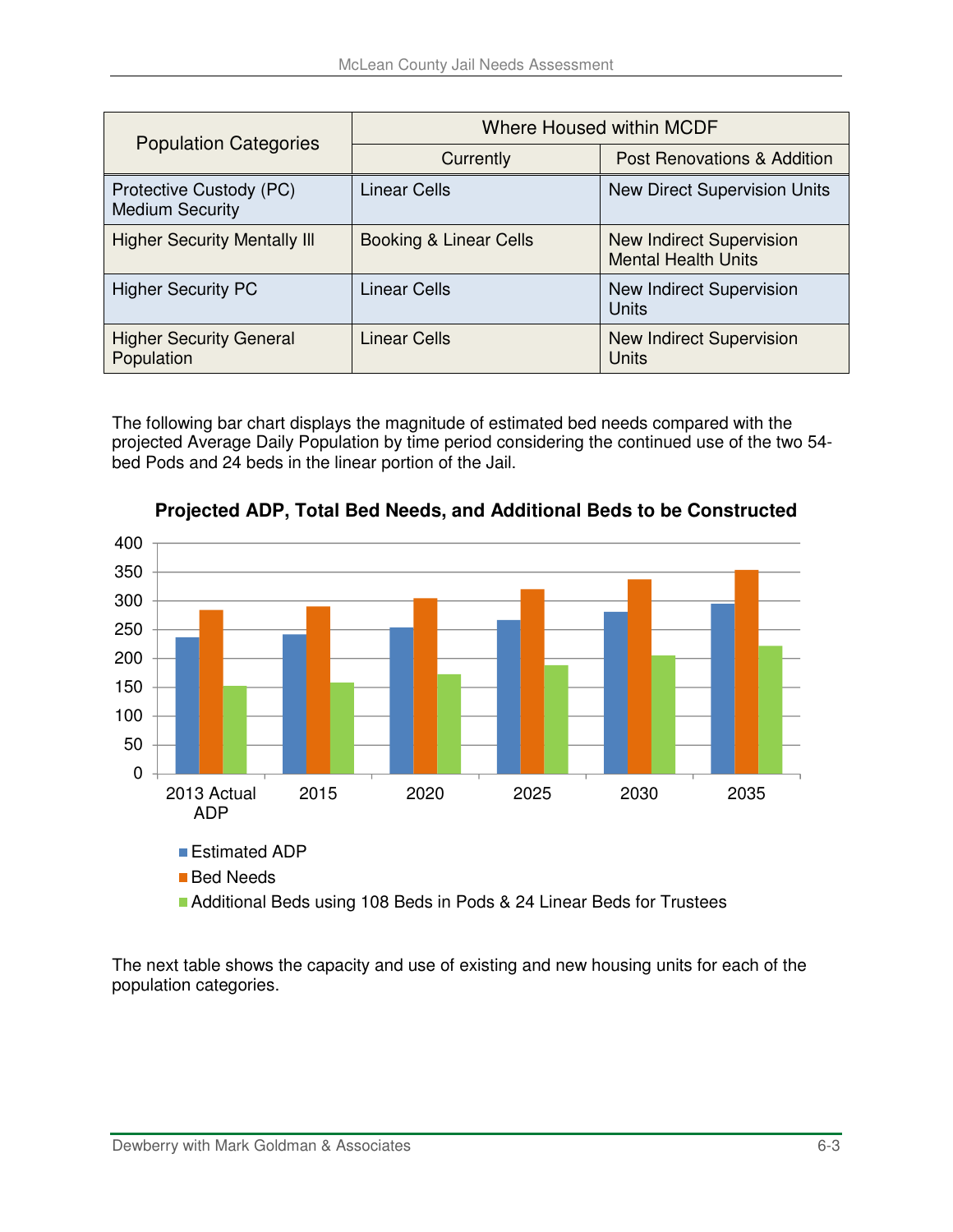| <b>Population Category</b>      | Male                 |                  | Female               |                  |          |
|---------------------------------|----------------------|------------------|----------------------|------------------|----------|
|                                 | <b>New</b><br>Const. | Existing<br>Jail | <b>New</b><br>Const. | Existing<br>Jail | Total    |
| Trustee                         |                      | 24               |                      | $\overline{0}$   | 24       |
| <b>Medium Security</b>          | 94                   | 108              |                      | 0                | 202      |
| <b>Mental Health/PC</b>         | 32                   | $\Omega$         |                      | $\Omega$         | 32       |
| Medium GP/MH/PC & Trustee       |                      | $\Omega$         | 40                   | $\Omega$         | 40       |
| Geriatric/Medical Step-down [1] |                      | $\Omega$         |                      | $\Omega$         | $\Omega$ |
| <b>Higher Security MH/PC</b>    | 16                   | $\Omega$         | 8                    | $\Omega$         | 24       |
| <b>High Security</b>            | 24                   | $\Omega$         | 8                    | $\overline{0}$   | 32       |
| Total                           | 166                  | 132              | 56                   | $\Omega$         | 354      |
| Percentage of Total             | 47%                  | 37%              | 16%                  | 0%               |          |
| <b>Total New Construction</b>   |                      |                  | 222                  |                  |          |
| Total in Existing:              |                      |                  |                      |                  | 132      |

### **Proposed Bed Plan for the Expanded MCDF based on Projections for 2035**

[1] included in Medium Security Direct Supervision (main level, not mezzanine)

# **Components to Expand, Renovate, and/or Relocate**

Making the best use of existing Jail space, below is a summary of the plan for each Jail component, noting whether the components will stay in existing locations, be renovated, be expanded, and/or be part of the addition.

| <b>Jail Components</b><br>(in alphabetical order) | Expand, Renovate, &/or<br><b>New Construction?</b>           | What & Where                                                                                                              |
|---------------------------------------------------|--------------------------------------------------------------|---------------------------------------------------------------------------------------------------------------------------|
| Administration (within<br>Jail)                   | New suite through<br>renovation.                             | A few offices within what is now linear<br>housing.                                                                       |
| Booking (additional<br>space)                     | Expand existing through<br>renovation.                       | If and when feasible, expansion into<br>Weekender / Work Release housing.                                                 |
| Detainee Programs &<br>Commissary                 | New suite through<br>renovation & more space in<br>addition. | Offices & Commissary within what is<br>now linear housing. Additional<br>program spaces adjacent to new<br>housing units. |
| <b>Food Services</b>                              | Relocate to new<br>construction.                             | New Kitchen in addition.                                                                                                  |

continued